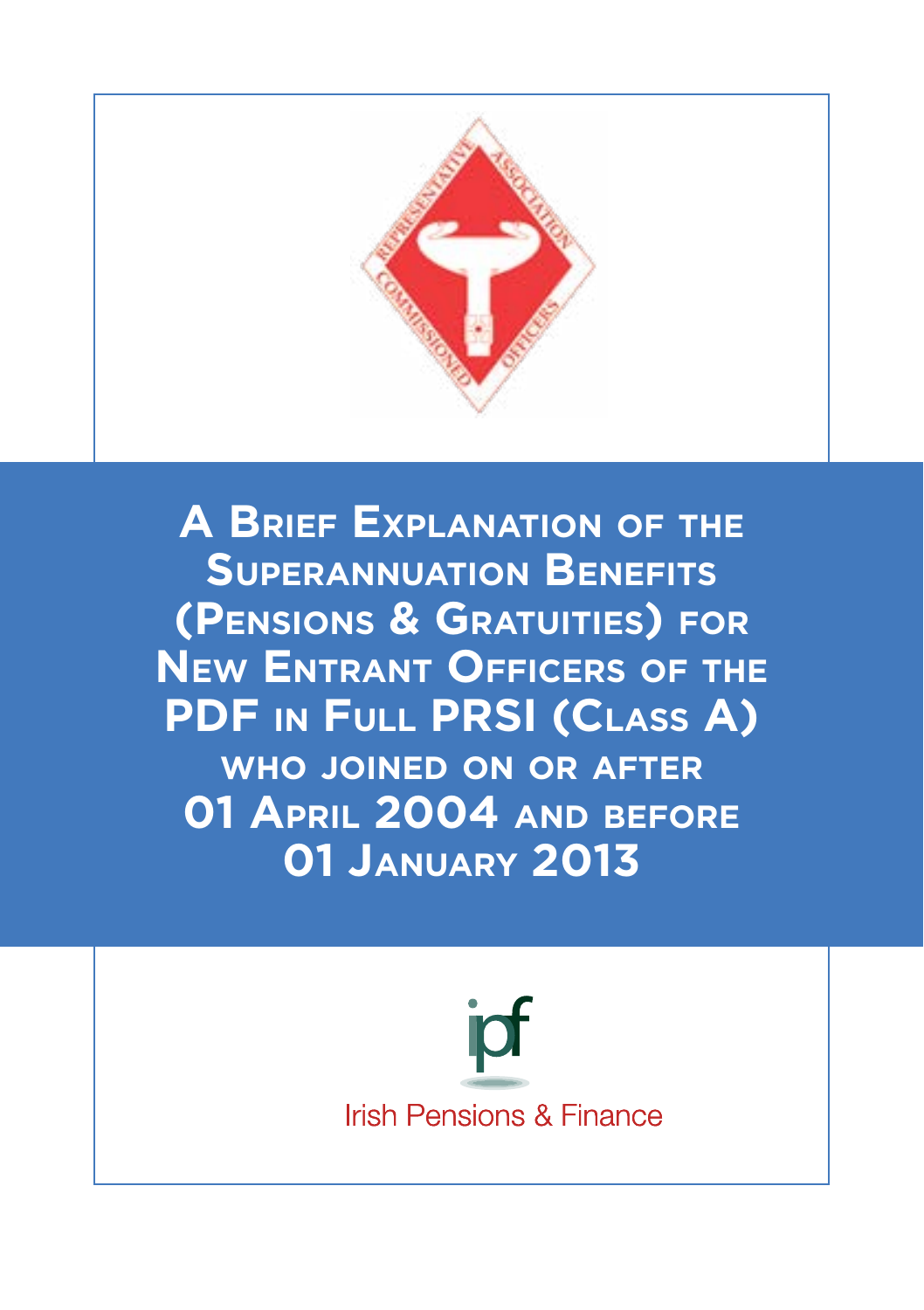**A Brief Explanation of the Superannuation Benefits (Pensions & Gratuities) for New Entrant Officers of the PDF in Full PRSI (Class A) who joined on or after 01 April 2004 and before 01 January 2013.** 

### **1. What is a "new entrant officer"**

An officer who joined the PDF on or after 01 April 2004 and who was not previously a serving public servant (or in a body specified in the Public Service Superannuation (Miscellaneous Provisions) Act 2004).

## **2. What is "Full PRSI (Class A)"?**

Prior to 06 April 1995 officers paid a reduced rate of PRSI (Class C), but as a result were entitled to only very limited Social Insurance benefits. Since then all new entrant public servants (including members of the PDF) have paid the full rate of PRSI (Class A) and are entitled to the full range of social Insurance benefits, including the State Pension Contributory (the "old age pension").

## **3. What types of pension schemes apply to me?**

The Superannuation provisions applicable to you are "final salary defined benefit schemes". They are unfunded pay-as-you-go schemes - there is no pension fund. The amount of pension benefit is defined in the scheme rules and is not affected by investment returns. The benefits are based on your pensionable service and pensionable pay at retirement.

# **4. Can I opt out of the schemes?**

No. Membership is compulsory.

# **5. What benefits are payable?**

The main benefits payable are;

- An occupational (service) pension
- A retirement gratuity ("lump sum") or death in service gratuity; and
- Spouse's and Children's pensions

# **6. Are contributions payable by me?**

Yes – your schemes are contributory. The contribution rates deducted from your salary on an ongoing basis are;

- 3.5% of **net** pensionable pay in respect of your personal pension;
- 1.5% of **gross** pensionable pay in respect of retirement gratuity; and
- 1.5% of **gross** pensionable pay in respect of spouse's and Children's pensions.

*(Gross pensionable pay* is current basic pay plus MSA plus LSI(s) (if applicable) plus flying pay, additional pay and any other

pensionable payments (if applicable))

*(Net pensionable pay* is gross pensionable pay (as above) less twice the maximum rate of State Pension Contributory (SPC) payable to a single person with no dependents (**€230.30 per week** or €12,017.05 p.a. at June 2014)

All contributions qualify for income tax relief, which is applied automatically.

# **7. When are my retirement benefits payable to me?**

A minimum of 2 years service is required for pension and lump sum. However, your minimum pension age is 50 years. That means that your pension and retirement gratuity are only payable immediately if you serve to age 50. If you retire earlier than that (other than on medical grounds) your retirement benefits are "preserved" until age 60 and then paid on application by you.

Benefits are also payable immediately on compulsory retirement on medical grounds, provided you have at least 5 years' actual pensionable service.

# **8. I have been told that my pension is "integrated" – what does this mean?**

Integration means that your entitlement to Social Insurance benefits – such as the State Pension Contributory (the "old age" pension) - is taken into account in calculating the amount of your occupational pension payable.

This means that the occupational pension (or Spouse's pension) you receive from the Department of Defence is reduced to take account of the State Pension or other benefits.

# **9. From what point is my DF pension integrated i.e. reduced?**

Integration (i.e. the reduction in the amount of pension paid by DOD) begins as soon as your occupational (DF) pension becomes payable.

## **10. But the State Pension is not payable until age 66 and the age is going up– does that mean that I will have a reduced pension until then?**

Not necessarily. The assumption in integration is that a Social Insurance benefit is payable. But this may not be the case and the reality is that you may not qualify for such a benefit until the State Pension at 66.

However, there is provision for the payment, on application, of a **Supplementary Pension** in addition to your occupational pension

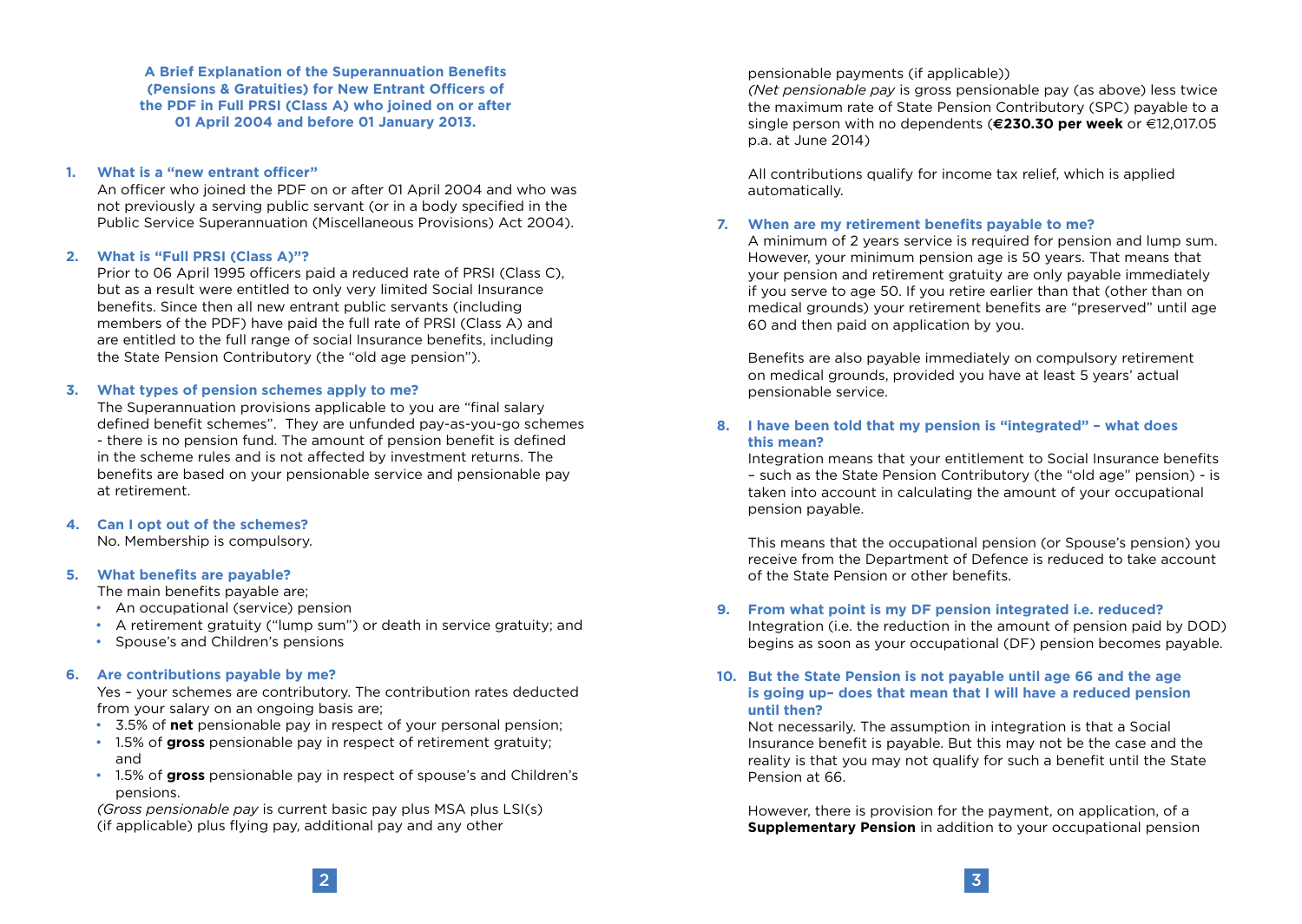during periods in which you are not employed and due to causes outside your control fail to qualify for Social Insurance benefits (or qualify at a rate less than the maximum personal rate of SPC).

**The Supplementary Pension** (payable by DOD) would bring you up to the total pension rate you would be on if you were being paid the State Pension and would continue to be paid until you receive the State Pension.

In accordance with an agreement between the Department of Defence and RACO applications for supplementary pensions from officers insured for full PRSI (Class A) who retire compulsorily at age 58 or higher and who decide not to take up employment will be given "special and sympathetic consideration". It should also be noted that the compulsory retirement age for the rank of Comdt/Lt Cdr for PRSI (Class A) officers was increased to 58 (from 56) to facilitate this measure.

# **11. So is it the case that if I retire on pension and take up other employment my pension will be reduced immediately by integration and I will not be eligible for a Supplementary Pension.**

Yes. Integration occurs as soon as your occupational (DF) pension is paid and a supplementary pension can only be claimed if the officer is not employed.

## **12. Does integration apply to my gratuity also?**

No. Integration applies to your personal and spouse's pensions, but not to gratuities.

## **13. What counts as pensionable service?**

Pensionable service includes;

- All full-time paid service in the PDF (including service as a Cadet or other enlisted rank)
- Reckonable service transferred to the DF under the Public Sector Transfer Network. (The Public Sector Transfer Network provides for the transfer of reckonable service for pension purposes between most State and Semi-State employments, including the DF and the HSE)
- Additional service ("added years") awarded in exceptional cases (e.g. Compulsory retirement on medical grounds).
- Additional years purchased by the individual at his/her own expense.

# **14. On what rate of pay are my retirement benefits calculated?**

Your benefits are based on your pensionable pay, which may include your regimental (basic) pay (including LSIs), Military Service Allowance (MSA), flying pay and/or additional pay and any other pensionable allowances.

The basic pay element is based on your regimental (basic) salary at the date of retirement, provided you have held the same rank (acting and/or substantive) for the last 3 years of service. If you have not held the same rank for the last 3 years an average basic pay figure is used. This will reflect the time spent in each rank and the regimental salary applying to each.

Pensionable allowances (which include MSA, Flying Pay, Additional Pay and a range of other allowances – listed in **Appendix 1**) are assessed on the basis of the best 3 consecutive years in the final 10 years of reckonable service. The pensionable allowances earned in whichever 3 year consecutive period is the best are averaged over that period. If the best 3 year consecutive period is other than the final 3 years of reckonable service, the amount of the averaged allowance(s) is uprated to the value appropriate to the last 3 years of reckonable service. The allowance does not have to be held on the last day of service for it to be included in pensionable pay.

## **15. When is Substitution Allowance pensionable?**

Substitution Allowance is reckonable for pension purpose if you held it for an aggregate of at least 1 year during the best 3 consecutive years in the final 10 years of service.

## **16. When are Duty Allowances like SDA pensionable?**

Duty allowances such as SDA, EOD Allow, PDA and EOD allowance (See Appendix 1 for full list) are paid at a daily rate. In order for one of these to be reckonable for pension purposes you must have performed an aggregate of 156 of the relevant duty during the best 3 consecutive years in the final 10 years' service.

# **17. What rate of retirement pension is payable?**

The Scheme is designed to give you the maximum pension and lump sum after 30 year's service. While the minimum age for payment of an immediate pension is 50 (except in cases of compulsory retirement on age grounds) it is **not** necessary to be age 50 **and** have completed 30 years to get an immediate pension. If you retire after age 50 with less than 30 year's service you will get immediate benefits but they will not be at the maximum rates.

The norm in the public service is for it to take 40 years to reach maximum pension. However, in the case of the DF every year after 20 counts as double for these purposes – so the max benefits apply after 30 years.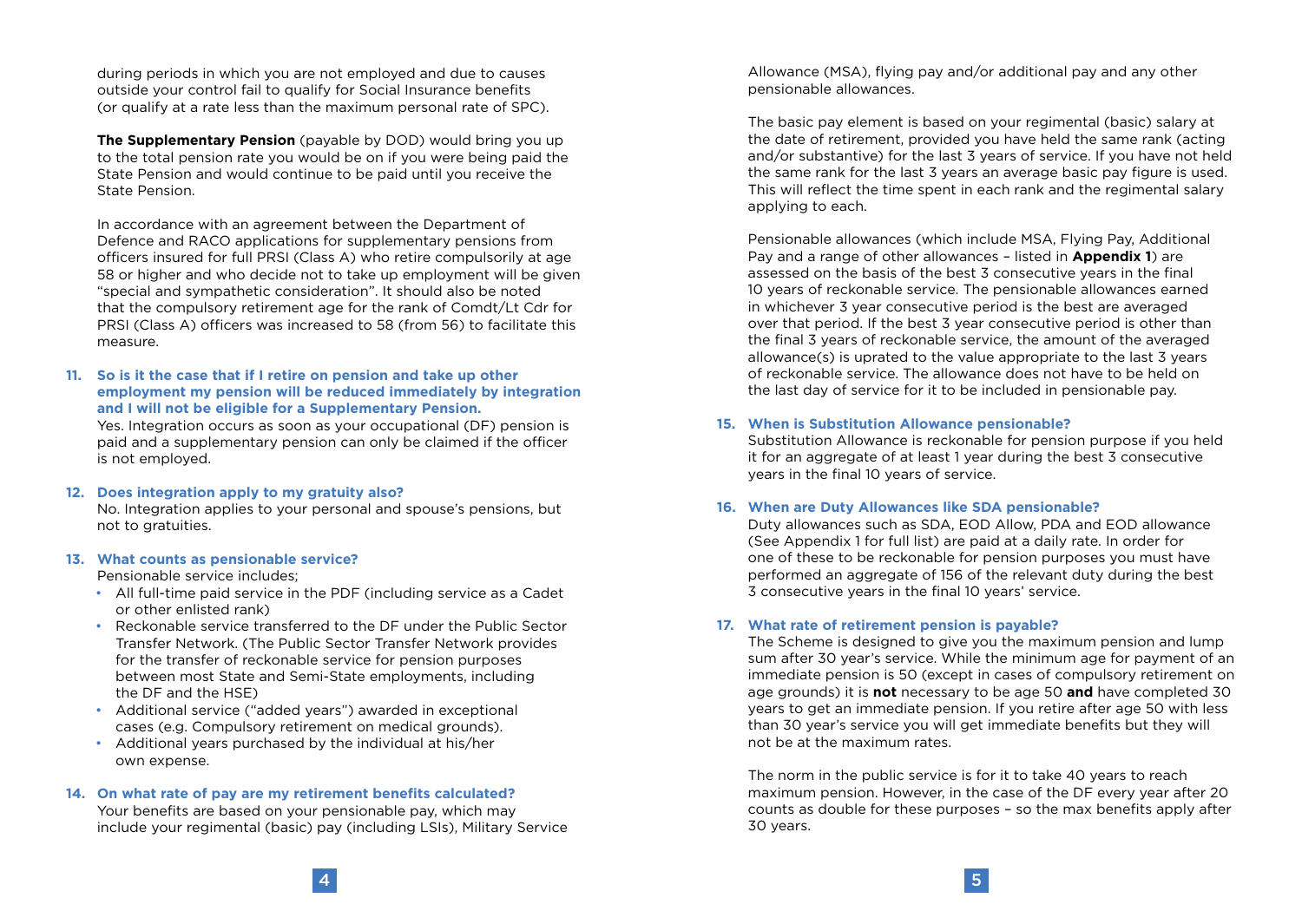Pension and gratuity (lump sum) are payable at the following rates;

## • **Gratuity (lump sum):**

3/80ths of pensionable pay for each of the first 20 years of service *plus* 6/80ths of pensionable pay for the next 10 years, subject to a maximum of 120/80ths of pensionable pay after 30 years.

# • **Pension:**

 $1/200$ <sup>th</sup> of pensionable pay up to 3  $\frac{1}{2}$  times the rate of State Pension Contributory (SPC), multiplied by the total number of years pensionable service

*plus*

 $1/80$ <sup>th</sup> of any pensionable pay in excess of 3  $\frac{1}{2}$  times the rate of SPC, multiplied by the total number of years pensionable service.

# **18. Can you show me an example of these calculations?**

Yes. Assume an officer retires at age 55 with the maximum pensionable service of 30 years and pensionable pay of €78,000. The annual rate of SPC is €12,017 (as at June 2014). Therefore 3 and 1/3rd times this limit is €40,057. Gratuity and pension would be calculated as follows:

# • **Gratuity (lump sum):**

*3/80ths of pensionable pay for each of the first 20 years of service plus*

 *6/80ths of pensionable pay for the next 10 years,* 

- $= 678,000 \times ((3/80 \times 20) + (6/80 \times 10))$
- = €78,000 x 120/80 = **€117,000**
- $=$  standard max gratuity of 1  $\frac{1}{2}$  pensionable pay

# • **Pension:**

 1/200th of pensionable pay up to 3 ½ times the rate of State Pension Contributory (SPC), multiplied by the total number of years pensionable service

 $= \epsilon$ 40,057 x 1/200 x 40 (30 years mil service = 40 years for pension purposes) =  $\text{\textsterling}8,011.40$ 

plus

1/80th of any pensionable pay in excess of 3 <sup>1</sup>/<sub>2</sub> times the rate of SPC, multiplied by the total number of years pensionable service.  $=$  (€78,000-€40,057) x 1/80 x 40 = €18,971,50

**Military Pension** = €8,011.40 + €18,971.50 = **€26,983 p.a.**

This represents the occupational (military) pension. However, total

pension will come from two sources – the Department of Defence (Mil pension) and the State (State Pension Contributory). The current annual rate of SPC is €12,017. So, when added to the Military pension this would give a total of  $\epsilon$ 39.000p.a. or  $\frac{1}{2}$  of pensionable pay.

| Military       | <b>+ State Social Welfare</b> | Total          |
|----------------|-------------------------------|----------------|
| <b>Pension</b> | <b>Pension</b>                | <b>Pension</b> |

# **19. Can you show me more examples?**

Further worked examples are shown in **Appendix 2** to this booklet.

# **20. Does integration apply to the gratuity?**

No, the gratuity is NOT integrated – i.e. there are no deductions to take account of Social Insurance benefits. This is because Social Insurance benefits are in pension form only.

# **21. Is the Retirement Gratuity taxed?**

Currently (June 2014) the first  $\epsilon$  200,000 of retirement gratuities ("lump sums") are exempt from income tax.

# **22. For how long will the pension be paid?**

Your pension will be paid up to the date of your death.

# **23. Is there any provision for my pension to be increased after I retire?**

Yes. With the approval of the Minister for Finance DF pensions increase in line with general increases in the pay of serving personnel of the corresponding rank. However, this may change in the future to a system that would see pensions increased in line with increases in the Consumer Price Increase (CPI). Legislation enacted in 2012 provides that this system will apply to all new entrants after 01 Jan 2013. The legislation also includes a provision to enable the Government to apply this system to all serving and retired public servants.

# **24. What benefits are payable if I retire on medical grounds?**

The benefits that may be paid if you are compulsorily retired on medical grounds depend on your overall service;

- If you have at least 1 year but less than 2 year's actual pensionable service you would qualify for an immediate short-service gratuity.
- With at least 2 years but less than 5 years you would have the option of taking either a preserved pension and gratuity **or** an immediate enhanced short-service gratuity.
- With more than 5 year's service an immediate pension and gratuity would be payable. The benefits are calculated in the same way as with standard benefits, but you may be awarded up to 10 additional "ill-health notional years" to add to actual service for the purpose of the calculations.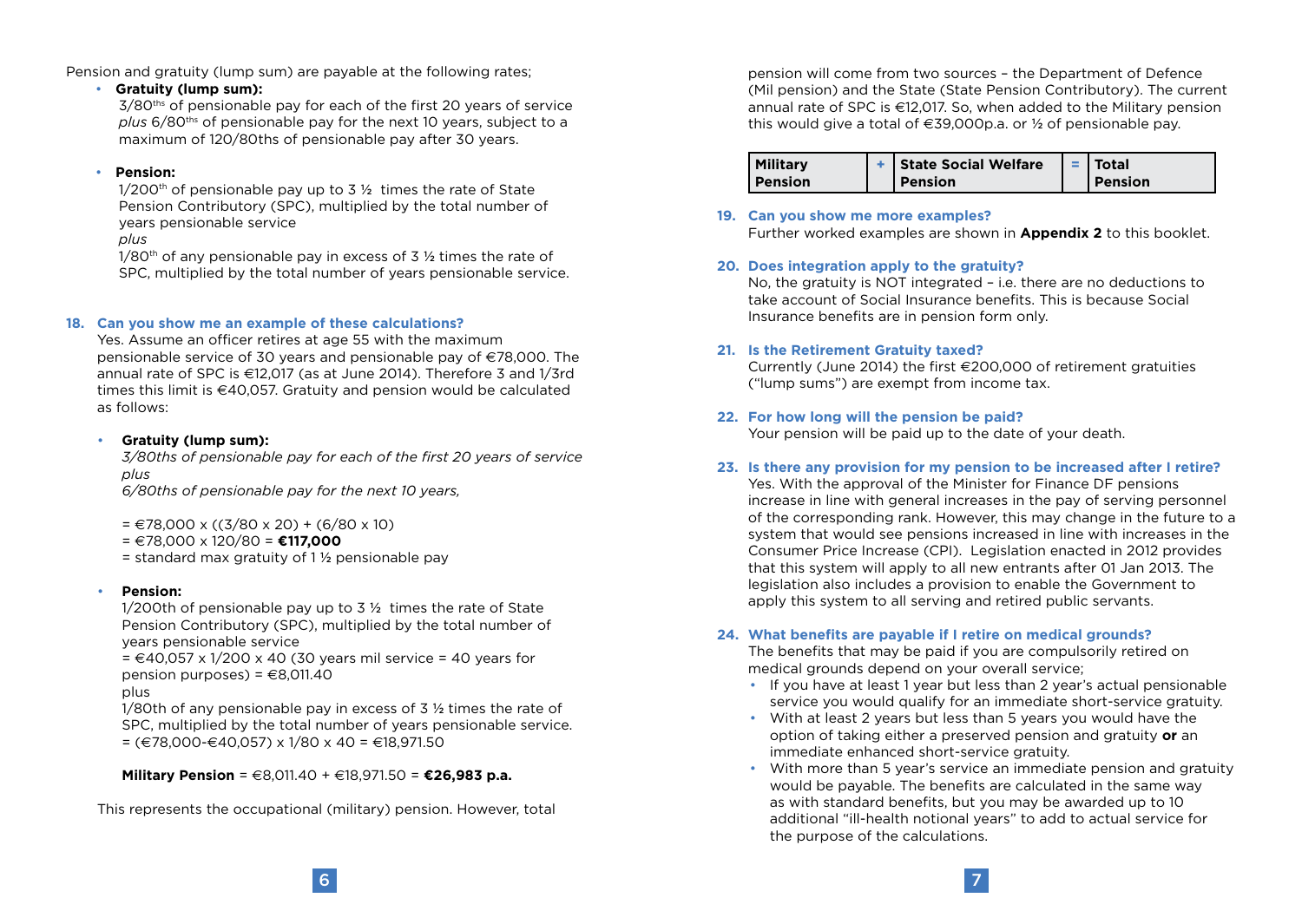If the disablement that leads to you being compulsorily retired on medical grounds is specifically related to your service in the DF you may also qualify for a Disability Pension or Disablement Gratuity.

#### **25. What benefits would apply if I died in service?**

If you die in service a gratuity would be paid to your spouse and/or children or legal representative. This gratuity would be the greater of one years pensionable pay or the amount that would have been payable if you had been compulsorily retired on medical grounds on the date of death. The maximum payable is 1.5 times pensionable pay.

If you are a member of the Spouse's and Children's Pension Scheme a pension will also be paid to your spouse (or civil partner) and children. As Spouse's and Children's pensions are linked to your own occupational pension, they are also "integrated" with the Social Insurance system. The spouse's pension would be 1/2 of the occupational pension you would have received if you had served to normal retirement age for your rank ("potential pension").

A child's pension is 1/3 of the spouse's pension for each of the first three eligible children. If there are more than 3 children an amount equal to the spouse's pension is divided between them. So the combined max for spouse and children is equal to the integrated pension you would have received if you had served to normal retirement age for your rank.

As a PRSI Class A contributor you are also insured for the full range of Social Insurance benefits, including the Widow's, Widower's or Surviving Civil Partner's Pension. This would be payable in addition to any pension under the DF Spouse's and Children's Pension Scheme.

## **26. Would the benefits be the same if I was killed on duty?**

No. If you are killed in the course of duty, at home or overseas, the standard death gratuity as described above is payable. However, if you are killed in the course of overseas duty a further lump sum of €157,594 is payable under the Department of Defence's special compensation scheme.

In addition, if you are killed in the course of duty either at home or overseas enhanced spouse's and Children's pensions are payable. In these cases the combined Spouse's and Children's Pension can be up to 90% of reckonable pay (50% for the spouse and up to 40% for dependent children).

The Social Insurance Widow's, Widower's or Surviving Civil Partner's Pension would also be payable as above.

#### **27. Can I get a refund of my contributions in any circumstances?**

Yes. Your contributions (less an appropriate deduction for income tax) will be refunded to you if you leave the PDF with less than 2 year's service (other than on medical grounds) and where you are not entitled to transfer your service to another public service organisation for Superannuation purposes.

#### **28. What does transferred service mean?**

Under approved arrangements you are able to transfer your service for Superannuation (pension etc.) purposes to or from a variety of public sector organisations such as the Defence Forces, the teaching sector, the Civil Service, the HSE and certain other state or semi-state bodies.

### **29. If I am in receipt of a military (occupational) pension are there any circumstances in which it would be reduced?**

Yes. Under the terms of legislation introduced in 2012 if you are in receipt of a public service pension (including a DF pension) and take up new employment in the public service (even in another area of the public service) after 01 Nov 2012 your pension can be "abated" (reduced). If you are considering leaving the DF to take up employment elsewhere in the public service you should take detailed advise on this area.

#### **30. What is the Spouse's and Children's Pension Scheme?**

It is a Scheme to provide pensions for the Spouses and/or dependent children of a member of the PDF who dies in service or after qualifying for a pension. It is essentially the same as those that apply elsewhere in the public service.

#### **31. How are spouse's and Children's pensions calculated?**

If you die in service or after compulsory retirement on medical grounds the Spouse's and Children's Pensions will be calculated by reference to the pension you would have received if you had served to normal retirement age for your rank ("potential pension").

In all other cases the Spouse's and Children's Pension will be calculated by reference to your actual pension.

In assessing your pension or potential pension for the purposes of calculating the spouse's and Children's entitlement, your pensionable pay will be reduced by once the annual SPC and the pension will be calculated on the sum remaining.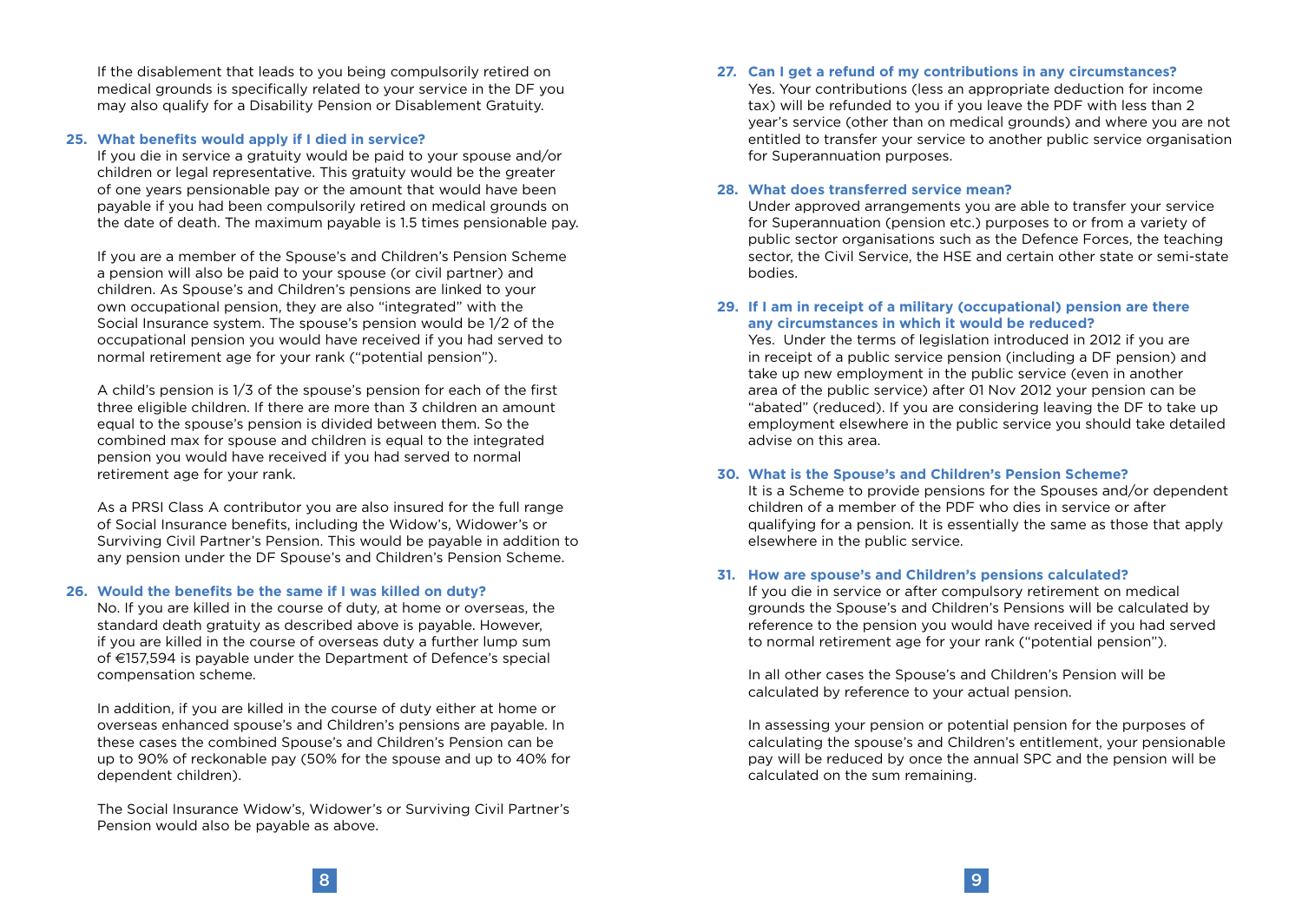Subject to the foregoing, pensions are calculated according to the following table:

| <b>Details of</b><br><b>Dependents</b> | <b>Fraction of your</b><br>pension or<br>potential pension<br>payable to your<br>spouse | <b>Fraction of your</b><br>pension or<br>potential pension<br>payable to<br>children | <b>Total fraction of</b><br>your pension or<br>potential pension<br>payable |
|----------------------------------------|-----------------------------------------------------------------------------------------|--------------------------------------------------------------------------------------|-----------------------------------------------------------------------------|
| Spouse                                 | 1/2                                                                                     |                                                                                      | 1/2                                                                         |
| Spouse & 1<br>Child                    | 1/2                                                                                     | 1/6                                                                                  | 2/3                                                                         |
| Spouse & 2<br>children                 | 1/2                                                                                     | 1/3                                                                                  | 5/6                                                                         |
| Spouse &<br>3 or more<br>children      | 1/2                                                                                     | 1/2                                                                                  | Full Amount                                                                 |
| 1 child                                |                                                                                         | 1/3                                                                                  | 1/3                                                                         |
| 2 or more<br>children                  |                                                                                         | 1/2                                                                                  | 1/2                                                                         |

#### **32. Who is regarded as a child for the purposes of the Scheme?**

A person under 16 years of age or, if receiving full-time education or training, 22 years of age. However, subject to certain conditions, there is no age limit where a dependent child is incapable of selfsupport due to permanent mental or physical disability.

For the purposes of the Scheme "children" includes step-children and adopted children.

#### **33. I have four children – can I provide for all of them?**

The Children's pension is for the joint benefit of all your children. If you leave a spouse and three or more children, the maximum Children's pension will be payable. Similarly, if you leave no spouse the maximum Children's pension will be payable so long as at least two children remain eligible. Children's pension is divided equally among all eligible children. In your case each child would receive 1/4 of the total Children's pension payable.

#### **34. If my spouse dies what happens to the Children's pension?**

It depends on the number of children. If there is one eligible child the pension goes up from 1/6th of the amount of your pension to 1/3rd and, if there are two eligible children, from 1/3rd to 1/2. If there are three or more eligible children the total amount of their pension remains unchanged.

## **35. I am not married, but I have a partner – does the Scheme apply to me?**

Yes. The Civil Partnership and Certain Rights and Obligations of Cohabitants Act 2010 provides for registration of a civil partnership. If registered, civil partners will be treated in the same way as Spouses under the Spouse's and Children's Pension Scheme.

The Act also establishes a redress scheme for couples who are not married or registered in civil partnership. This scheme gives protection to a financially dependent person at the end (including through the death of one of the couple) of a long-term cohabiting relationship. The redress scheme allows a financially dependent cohabitant to apply to court for certain remedies, including pension adjustment orders.

#### **36. Do I have to contribute towards the benefits of the Scheme?**

Yes. The Spouse's and Children's Pension Scheme is a contributory scheme and all members must pay contributions. Contributions are made up of periodic contributions and non-periodic (lump sum) contributions. The maximum number of years' contribution payable is 40.

Periodic contributions of 1.5% of your Gross pensionable pay are deducted from your salary on a monthly basis. In addition, if at retirement or death in service you have not paid your full periodic contribution liability a lump sum contribution of 1% of pensionable pay is deducted from your gratuity in respect of each year or part of a year for which periodic contributions have not been paid.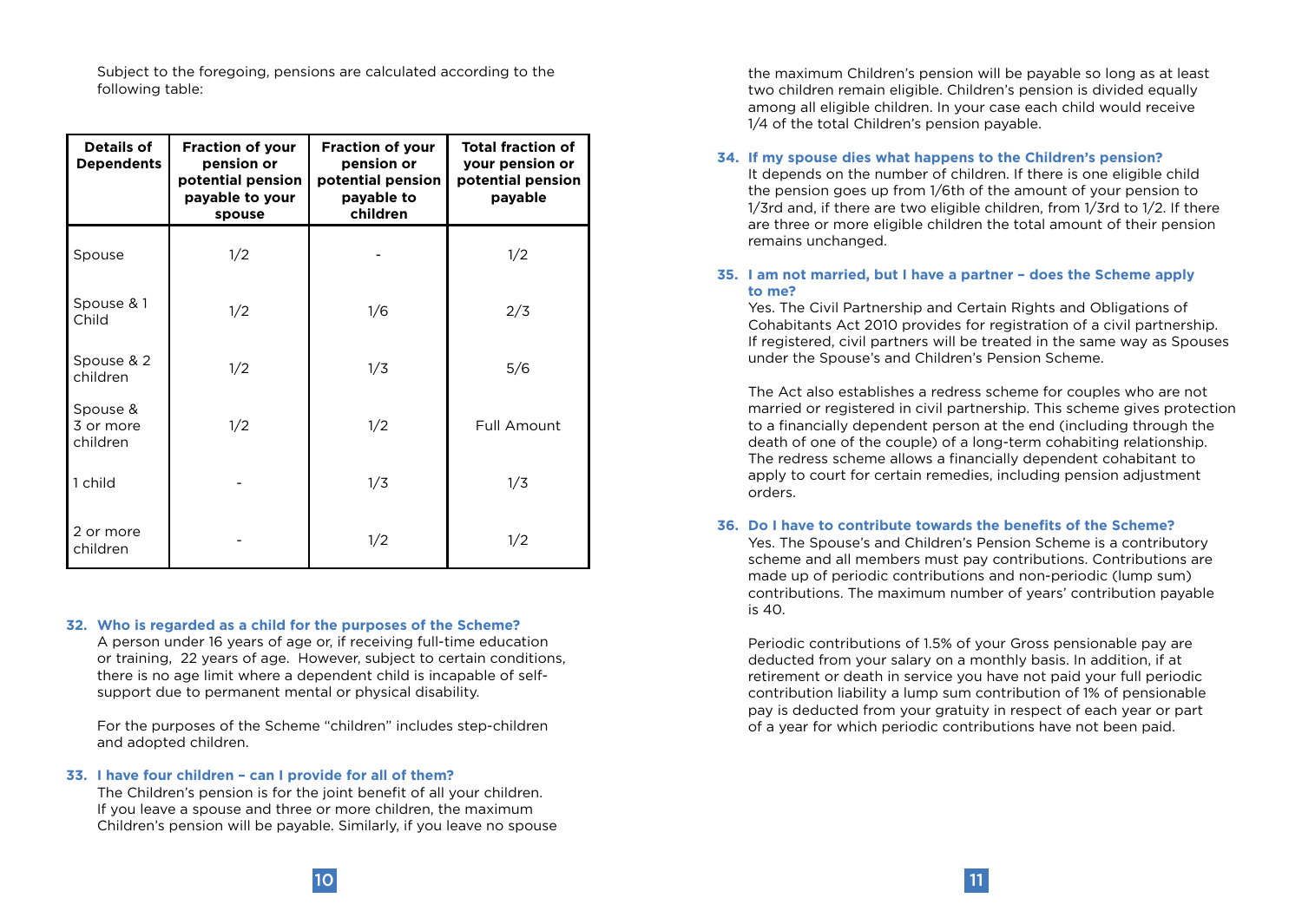**37. Where can I get further details about my pension entitlements?**

Further details of PDF officers' retirement benefits are set out in the relevant pensions handbooks issued by the Department of Defence. These, together with current pension and gratuity rates, are posted on the DF Intranet under the "money" icon.

Further details can also be obtained by contacting the Department's Pension Section at Renmore, Galway.

#### **APPENDIX 1**

#### **PENSIONABLE ADDITIONS TO BASIC (REGIMENTAL) PAY**

- 1. Military Service Allowance
- 2. Flying Pay
- 3. Additional Pay ATC officers
- 4. Additional Pay Army Medical Corps ("Specialist Pay", O/C Mil Hospital)
- 5. Health & Safety Officer's Allowance
- 6. Foreign Language Proficiency Allowance
- 7. Diving Allowance Annual Rate
- 8. Instructor's Allowance
- 9. Personnel Support Service Allowance
- 10. Border Duty Allowance
- 11. Army Ranger Wing Allowance
- 12. Substitution Allowance *(Note 1)*
- 13. Security Duty Allowance *(Note 2)*
- 14. Security Duty Allowance Portlaoise Prison *(Note 2)*
- 15. Explosive Ordnance Disposal Duty Allowance *(Note 2)*
- 16. Diving Allowance Daily Rate *(Note 2)*
- 17. In-Charge Allowance (NS) *(Note 2)*
- 18. Patrol Duty Allowance *(Note 2)*
- 19. Brigade Duty Allowance *(Note 2)*
- 20. Emergency Medical Officer Allowance *(Note 2)*
- **Note 1:** Special conditions apply see Q 15
- **Note 2:** These allowances are paid at daily rates so special conditions apply to pensionability – see Q 16

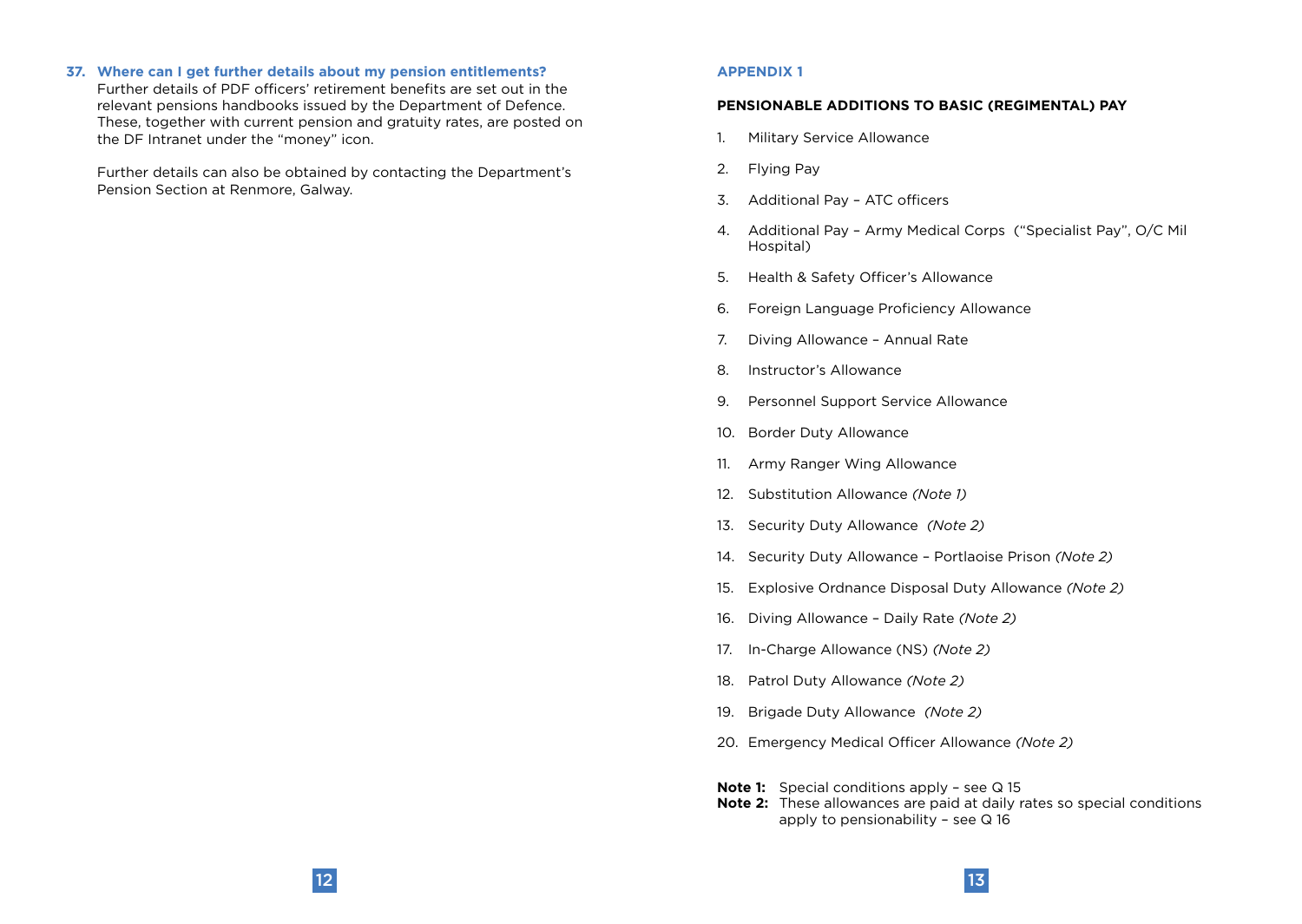#### **APPENDIX 2**

## **WORKED EXAMPLES – GRATUITY & PENSION**

#### **Gratuity (lump sum):**

3/80ths of pensionable pay for each of the first 20 years of service *plus* 6/80ths of pensionable pay for the next 10 years,

## **Pension:**

 $1/200$ <sup>th</sup> of pensionable pay up to 3  $\frac{1}{2}$  times the rate of State Pension Contributory (SPC)( $\in$ 12,017.05 x 3.333333), multiplied by the total number of years pensionable service

*plus*

1/80th of any pensionable pay in excess of 3 <sup>1</sup>/<sub>2</sub> times the rate of SPC. multiplied by the total number of years pensionable service.

\_\_\_\_\_\_\_\_\_\_\_\_\_\_\_\_\_\_\_\_\_\_\_\_\_\_\_\_\_\_\_\_\_\_\_\_\_\_\_\_\_\_\_\_\_\_\_\_\_\_\_\_\_\_\_\_\_

# **EXAMPLE 1:**

Officer with 10 years' pensionable service and pensionable pay of €50,000

### **Gratuity (Lump Sum):**

 $= \text{\textsterling}50,000 \times (3/80 \times 10)$ **=€18,750**

## **Pension:**

 $= €40,057 \times 1/200 \times 10 = €2,002.85$ *Plus*  $=$  (€50,000-€40,057) x 1/80 x 10 = €1,242,88

#### **Military Pension:**

= €2,002.85 + €1,242.88 = **€3,245.73 p.a.**

**EXAMPLE 2:**

Officer with 22 years' pensionable service and pensionable pay of €70,000

## **Gratuity (lump sum):**

 $=$   $\in$  70,000 x ((3/80 x 20) + (6/80 x 2))  $= 670,000 \times 72/80$ 

**= €63,000** 

## **Pension:**

 $= €40,057 \times 1/200 \times 24$  (each year over 20 is doubled) = €4,806.84 *plus* (€70,000-€40,057) x 1/80 x 24 = €8,982.90

 $\_$  , and the set of the set of the set of the set of the set of the set of the set of the set of the set of the set of the set of the set of the set of the set of the set of the set of the set of the set of the set of th

#### **Military Pension:**

= €4,806.84 + €8,982.90 = **€13,789.74 p.a.** 

 $\_$  , and the set of the set of the set of the set of the set of the set of the set of the set of the set of the set of the set of the set of the set of the set of the set of the set of the set of the set of the set of th